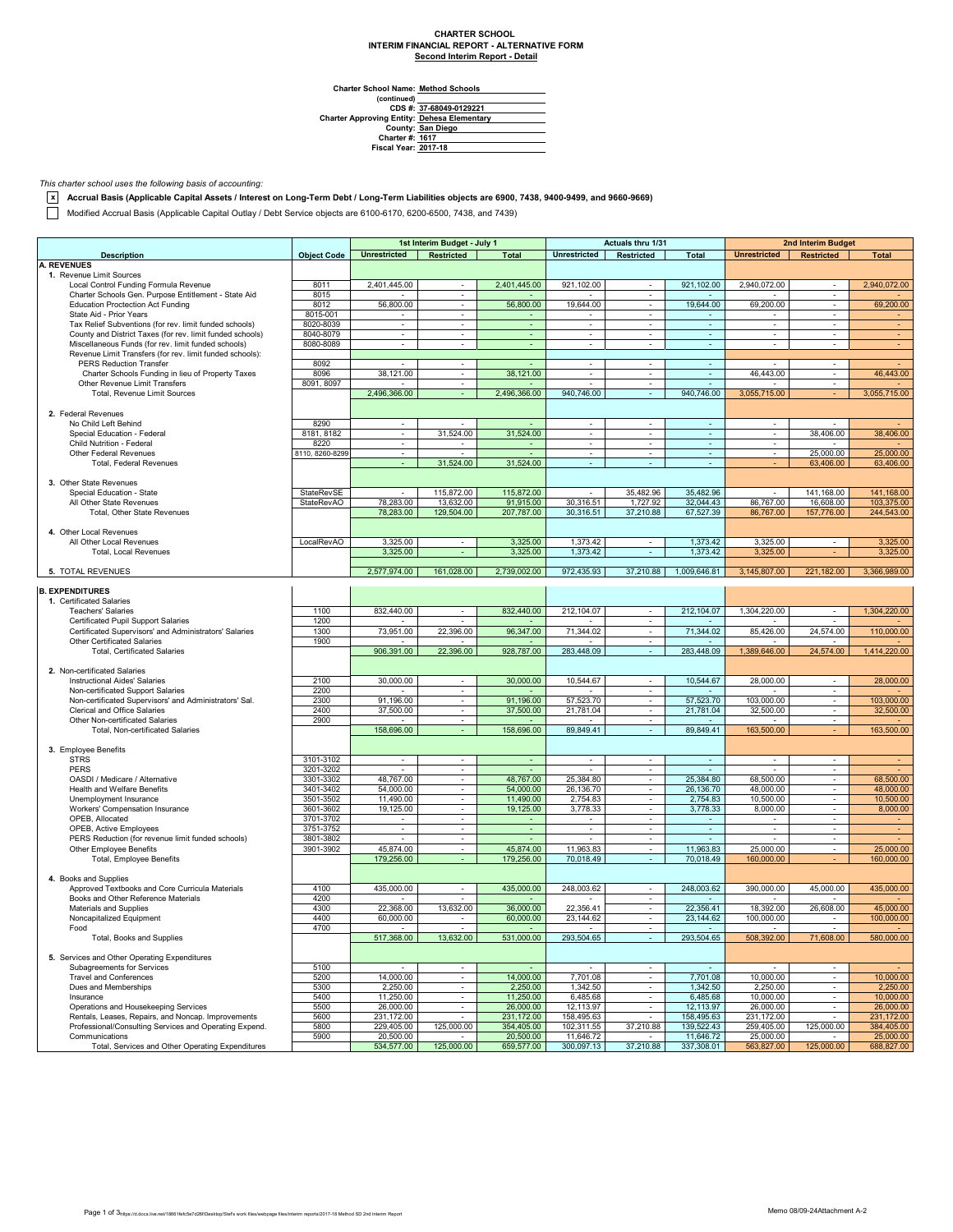## **CHARTER SCHOOL INTERIM FINANCIAL REPORT - ALTERNATIVE FORM Second Interim Report - Detail**

**Charter School Name: Method Schools**

(continued)<br>CDS #: 37-68049-0129221 **CDS #: Charter Approving Entity: County: Charter #: Fiscal Year: 37-68049-0129221 Dehesa Elementary San Diego 1617 2017-18**

## *This charter school uses the following basis of accounting:*

**x Accrual Basis (Applicable Capital Assets / Interest on Long-Term Debt / Long-Term Liabilities objects are 6900, 7438, 9400-9499, and 9660-9669)**

Modified Accrual Basis (Applicable Capital Outlay / Debt Service objects are 6100-6170, 6200-6500, 7438, and 7439)

|                                                                     |                    |                     | 1st Interim Budget - July 1 |                          |                     | <b>Actuals thru 1/31</b> |                |                          | 2nd Interim Budget |              |
|---------------------------------------------------------------------|--------------------|---------------------|-----------------------------|--------------------------|---------------------|--------------------------|----------------|--------------------------|--------------------|--------------|
| <b>Description</b>                                                  | <b>Object Code</b> | <b>Unrestricted</b> | <b>Restricted</b>           | <b>Total</b>             | <b>Unrestricted</b> | <b>Restricted</b>        | <b>Total</b>   | <b>Unrestricted</b>      | <b>Restricted</b>  | <b>Total</b> |
| 6. Capital Outlay (Objects 6100-6170, 6200-6500 for modified accrua |                    |                     |                             |                          |                     |                          |                |                          |                    |              |
| Land and Land Improvements                                          | 6100-6170          | $\sim$              | $\sim$                      | $\sim$                   | $\sim$              | $\sim$                   | $\sim$         | $\sim$                   | $\sim$             | $\sim$       |
| Buildings and Improvements of Buildings                             | 6200               | $\sim$              | $\sim$                      | ä,                       | $\sim$              | $\sim$                   | G.             | $\overline{\phantom{a}}$ | $\sim$             | $\omega$     |
| Books and Media for New School Libraries or Major                   |                    |                     |                             |                          |                     |                          |                |                          |                    |              |
| Expansion of School Libraries                                       | 6300               | $\sim$              | $\sim$                      | $\sim$                   | $\sim$              | $\sim$                   | $\sim$         | $\sim$                   | $\sim$             | $\sim$       |
| Equipment                                                           | 6400               | $\sim$              | $\sim$                      | $\omega$                 | $\sim$              | $\sim$                   | $\blacksquare$ | $\blacksquare$           | $\sim$             | $\sim$       |
| <b>Equipment Replacement</b>                                        | 6500               | $\sim$              | $\sim$                      | $\sim$                   | $\sim$              | $\sim$                   | $\omega$       | $\sim$                   | $\sim$             | $\sim$       |
| Depreciation Expense (for full accrual only)                        | 6900               | $\sim$              | $\sim$                      | $\overline{\phantom{a}}$ | $\sim$              | $\sim$                   | $\sim$         | $\sim$                   | $\sim$             | $\sim$       |
| Total, Capital Outlay                                               |                    |                     | ä,                          | ÷.                       | $\sim$              | $\omega$                 | ÷.             | ÷                        |                    | $\omega$     |
|                                                                     |                    |                     |                             |                          |                     |                          |                |                          |                    |              |
| 7. Other Outgo                                                      |                    |                     |                             |                          |                     |                          |                |                          |                    |              |
| Tuition to Other Schools                                            | 7110-7143          | $\sim$              | $\sim$                      | $\omega$                 | $\sim$              | $\sim$                   | $\blacksquare$ | $\blacksquare$           | $\sim$             | $\sim$       |
| Transfers of Pass-through Revenues to Other LEAs                    | 7211-7213          | $\sim$              | $\sim$                      | $\sim$                   | $\sim$              | $\sim$                   | $\sim$         | $\sim$                   | $\sim$             | $\sim$       |
| Transfers of Apportionments to Other LEAs - Spec. Ed.               | 7221-7223SE        | $\sim$              | $\sim$                      | $\sim$                   | $\sim$              | $\sim$                   | $\sim$         | $\sim$                   | $\sim$             | $\sim$       |
| Transfers of Apportionments to Other LEAs - All Other               | 7221-7223AO        | $\blacksquare$      | $\blacksquare$              | ÷.                       | $\blacksquare$      | $\sim$                   | $\mathbb{Z}^2$ | $\blacksquare$           | $\sim$             | $\omega$     |
| All Other Transfers                                                 | 7281-7299          | $\sim$              | $\sim$                      | $\sim$                   | $\sim$              | $\sim$                   | $\omega$       | $\sim$                   | $\sim$             | $\sim$       |
| <b>Indirect Costs</b>                                               | 7350               | $\sim$              | $\sim$                      | ÷.                       | $\sim$              | $\sim$                   | ÷.             | $\sim$                   | ÷.                 | $\omega$     |
| Debt Service:                                                       |                    |                     |                             |                          |                     |                          |                |                          |                    |              |
| Interest                                                            | 7438               | 550.00              | $\sim$                      | 550.00                   | 163.00              | $\sim$                   | 163.00         | 550.00                   | $\sim$             | 550.00       |
| Principal                                                           | 7439               | $\sim$              | $\sim$                      | $\sim$                   | $\sim$              | $\sim$                   | $\sim$         | $\overline{\phantom{a}}$ | $\sim$             | $\sim$       |
| Total, Other Outgo                                                  |                    | 550.00              | ÷.                          | 550.00                   | 163.00              | $\omega$                 | 163.00         | 550.00                   |                    | 550.00       |
|                                                                     |                    |                     |                             |                          |                     |                          |                |                          |                    |              |
| 8. TOTAL EXPENDITURES                                               |                    | 2,296,838.00        | 161.028.00                  | 2,457,866.00             | 1,037,080.77        | 37,210.88                | 1,074,291.65   | 2,785,915.00             | 221,182.00         | 3,007,097.00 |
|                                                                     |                    |                     |                             |                          |                     |                          |                |                          |                    |              |
| C. EXCESS (DEFICIENCY) OF REVENUES OVER EXPEND.                     |                    |                     |                             |                          |                     |                          |                |                          |                    |              |
| BEFORE OTHER FINANCING SOURCES AND USES (A5-B8)                     |                    | 281.136.00          | ÷                           | 281.136.00               | (64, 644.84)        | $\sim$                   | (64.644.84)    | 359,892.00               |                    | 359,892.00   |
|                                                                     |                    |                     |                             |                          |                     |                          |                |                          |                    |              |
| <b>D. OTHER FINANCING SOURCES / USES</b>                            |                    |                     |                             |                          |                     |                          |                |                          |                    |              |
| 1. Other Sources                                                    | 8930-8979          | $\sim$              | $\sim$                      | $\omega$                 | $\sim$              | $\sim$                   | $\sim$         | $\sim$                   | $\sim$             | $\sim$       |
| 2. Less: Other Uses                                                 | 7630-7699          | $\blacksquare$      | $\sim$                      | ÷.                       | $\bar{\phantom{a}}$ | $\equiv$                 | $\omega$       | $\overline{\phantom{a}}$ |                    | $\omega$     |
| 3. Contributions Between Unrestricted and Restricted Accounts       |                    |                     |                             |                          |                     |                          |                |                          |                    |              |
| (must net to zero)                                                  | 8980-8999          | $\sim$              | $\sim$                      | $\sim$                   | $\sim$              | $\sim$                   | $\sim$         | $\sim$                   | $\sim$             | $\sim$       |
|                                                                     |                    |                     |                             |                          |                     |                          |                |                          |                    |              |
| 4. TOTAL OTHER FINANCING SOURCES / USES                             |                    | $\sim$              | $\sim$                      | $\sim$                   | $\sim$              | $\sim$                   | $\sim$         | ÷                        | $\sim$             | $\sim$       |
|                                                                     |                    |                     |                             |                          |                     |                          |                |                          |                    |              |
| E. NET INCREASE (DECREASE) IN FUND BALANCE (C + D4)                 |                    | 281,136.00          | ÷.                          | 281,136.00               | (64, 644, 84)       | $\omega$                 | (64, 644.84)   | 359,892.00               |                    | 359,892.00   |
|                                                                     |                    |                     |                             |                          |                     |                          |                |                          |                    |              |
| <b>F. FUND BALANCE. RESERVES</b>                                    |                    |                     |                             |                          |                     |                          |                |                          |                    |              |
| 1. Beginning Fund Balance                                           |                    |                     |                             |                          |                     |                          |                |                          |                    |              |
| a. As of July 1                                                     | 9791               | 272,827.96          | 99,064.00                   | 371,891.96               | 272,827.96          | 99,064.00                | 371,891.96     | 272,827.96               | 99,064.00          | 371,891.96   |
| b. Adjustments to Beginning Balance                                 | 9793, 9795         |                     |                             |                          |                     |                          |                |                          |                    |              |
| c. Adjusted Beginning Balance                                       |                    | 272,827.96          | 99,064.00                   | 371,891.96               | 272,827.96          | 99,064.00                | 371,891.96     | 272,827.96               | 99,064.00          | 371,891.96   |
| 2. Ending Fund Balance, June 30 (E + F.1.c.)                        |                    | 553.963.96          | 99,064.00                   | 653.027.96               | 208, 183. 12        | 99.064.00                | 307,247.12     | 632.719.96               | 99,064.00          | 731,783.96   |
|                                                                     |                    |                     |                             |                          |                     |                          |                |                          |                    |              |
| Components of Ending Fund Balance (Optional):                       |                    |                     |                             |                          |                     |                          |                |                          |                    |              |
| Reserve for Revolving Cash (equals object 9130)                     | 9711               | $\sim$              | $\sim$                      | $\sim$                   | $\sim$              | $\sim$                   | $\sim$         | $\sim$                   | $\sim$             | $\sim$       |
| Reserve for Stores (equals object 9320)                             | 9712               | $\mathbf{r}$        | $\sim$                      | ÷.                       | $\mathbf{r}$        | $\sim$                   | $\omega$       | $\sim$                   | $\sim$             | $\sim$       |
| Reserve for Prepaid Expenditures (equals object 9330)               | 9713               | $\sim$              | $\sim$                      | ÷.                       | $\sim$              | $\sim$                   | $\omega$       | $\sim$                   | $\sim$             | $\sim$       |
| Reserve for All Others                                              | 9719               | $\sim$              | $\sim$                      | ÷.                       | $\sim$              | $\sim$                   | $\omega$       | $\sim$                   | $\sim$             | $\sim$       |
| General Reserve                                                     | 9730               | 68,905.14           | $\sim$                      | 68,905.14                | 31,112.42           | $\sim$                   | 31,112.42      | 139,295.75               | $\sim$             | 139,295.75   |
| <b>Legally Restricted Balance</b>                                   | 9740               | $\sim$              | $\sim$                      | $\sim$                   | $\sim$              | $\sim$                   | $\sim$         | $\sim$                   | $\sim$             | $\sim$       |
| Designated for Economic Uncertainties                               | 9770               | $\sim$              | $\sim$                      | $\omega_{\rm c}$         | $\sim$              | $\sim$                   | $\omega$ .     | $\sim$                   | $\sim$             | $\sim$       |
| <b>Other Designations</b>                                           | 9775, 9780         |                     |                             |                          |                     |                          |                |                          |                    |              |
| Undesignated / Unappropriated Amount                                | 9790               | 485.058.82          | 99.064.00                   | 584.122.82               | 177.070.70          | 99.064.00                | 276.134.70     | 493.424.21               | 99.064.00          | 592.488.21   |